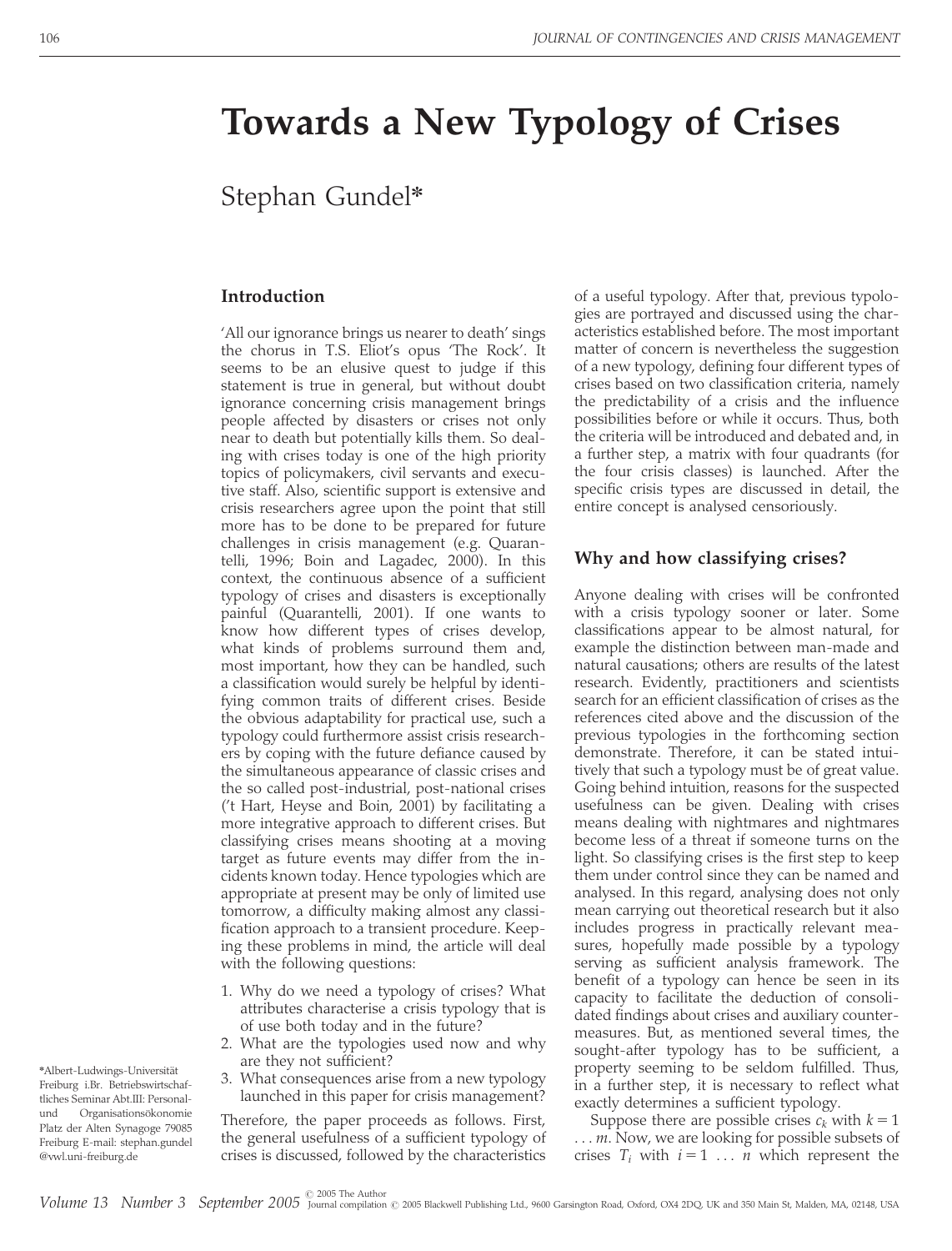different classes of crises. The subsets should be a finite set for any time if one wants to speak of a time-invariant typology. All subsets together are T, the total sum of the available subsets or the entire typology. For example, if one separates all crises  $c_k$  into natural and man-made crises,  $T_1$ represents all natural crises,  $T_2$  represents all man-made crises and the typology can be described as  $T = \{T_1, T_2\}$ . If a typology is supposed to be of use, the following four conditions must be fulfilled.

First, the classes used in a typology should be mutually exclusive; an almost compelling necessity if one wants to mark off different types of crises. Therefore the condition  $T_i \cap T_j = \{\emptyset\}$  must hold for all subsets. In other words, the clear allocation to only one selected class of crises should be possible as the need for interpretation often holds researchers or decision makers back from using a typology. So the condition  $c_k \in T_i \Rightarrow$  $c_k \notin T_i$  must be fulfilled for all  $i \neq j$  and for all k.

Second, the typology has to be exhaustive, thus all possible crises should be covered, so  $c_k \in T_i$  for all  $k$ . This is one of the most important attributes since new crises can occur. Therefore, only an elastic typology, allowing users to allocate an infinite set of crises to a finite set of classes  $T_i$ can be of use both today and in the future.

Third, any typology should be relevant as it generates utility. This condition is connected with the practical applicability and therefore the measures of prevention  $P(c_k)$  and the measures of reaction  $R(c_k)$  to counteract crises. A typology is relevant or useful if these measures are alike in the specified classes, thus if  $c_a \in T_i \wedge T_j$  $c_b \in T_i \Rightarrow P(c_a) \approx P(c_b)$  and  $c_a \in T_i \wedge c_b \in T_i \Rightarrow$  $R(c_a) \approx R(c_b)$  hold for all  $c_a$ ,  $c_b \in c_k$ . The usefulness therefore is a direct result from the possibility to allocate specific measures to the crisis after it is classified.

Finally, any typology should be pragmatic, thus the number of subsets should be manageable and heterogeneity between the subsets should be ample to avoid classifications only of scientific use.

To summarize, a crisis typology should allow for the clear allocation of all actual and forthcoming crises to only one of mutually exclusive classes and should furthermore facilitate the handling of crises. With the methodical framework launched above at our disposal, previous typologies can now be discussed.

#### Discussion of previous typologies

There exist several basic typologies of different crises in the relevant literature, supporting our suspicion that there is a need for such a concept and that this need is still not covered. Beside the general requirement, latest developments reinforce the impression of the typologies available at

present not being suitable for the different and complex crises occurring today and presumably in the future.

The presumably oldest and most common typology distinguishes between man-made (technological) and natural causation (e.g. Rosenthal and Kouzmin, 1993); similar extensions of that typology even differentiate between man-made, natural and social crises (e.g. Rike, 2003). Though this distinction has some merits, mainly the chance to identify fundamental influence possibilities, it is now controversial. Today, the argument of its critics is that it is almost impossible to separate multiple, often linked but geographically widespread causations of crises based on the fact that modern crises come as an ongoing process (Rosenthal and Kouzmin, 1993). Global warming, with the population being both victim and offender, is without doubt a natural catastrophe but no act of God as, for example, a Tsunami. To sum up these two events under the heading ''natural disasters'' therefore does not seem to be an appropriate procedure. Using the characteristics established above, the typology is exhaustive as all crises can be traced back to either social, natural or man-made origin, but the subsets are surely not mutually exclusive. There are more examples than the one named above that prove that a crisis may have two or even three of the distinguished origins. Therefore, the allocation to only one class is often impossible. To judge if the typology is useful thus is hard, but apart from the problems in assigning various manmade disasters differ in the countermeasures that have to be applied to prevent or fight them. Hence, one has to be at least sceptical about its actual usefulness.

One possible solution could be a more detailed distinction. Rosenthal and Kouzmin propose a wide range of possible subsets: mine disasters, oil spills, air disasters, crowd disasters, nuclear crises, terrorism or chemical explosions (Rosenthal and Kouzmin, 1993). On the one hand, this makes distinctions more efficient because it is almost guaranteed that the crises discussed have common characteristics. On the other hand, on a more abstract level, it is hard to work out what could be the trait that a lot of crises have in common, one of the most important questions for a decision maker faced with a great amount of possible crises but a limited number of instruments to avoid or counteract them. So the usefulness of such a classification has to be discussed again, nevertheless keeping in mind that the deployment of countermeasures is facilitated. But the number of classes needed to deal with all crises might go beyond a reasonable degree if one wants to launch an exhaustive typology. Finally, it may be subject to some dispute if the classes are really mutually exclusive since a terrorist bomb attack on a chemical plant is both an act of terrorism and a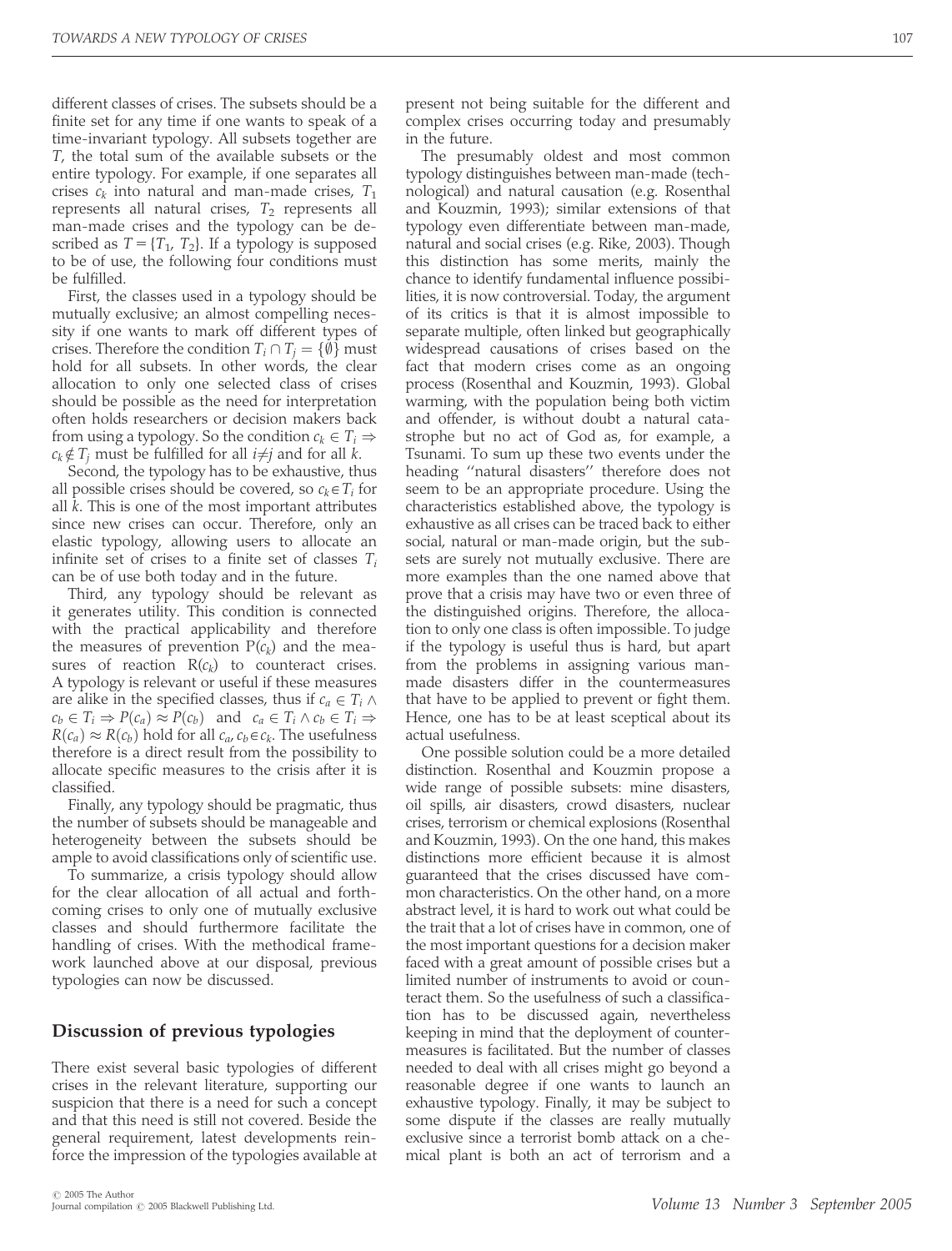chemical explosion. Nevertheless, based on the fact that other efficient typologies are not available at present, distinguishing between main causations or main traits of a crisis is by now the most frequently used concept in the literature.

Beside the typology described above some other distinctions are also made. They usually characterise crises by only one attribute which can be either fulfilled or not. Examples are the differentiation between national or international crises, episodic or continuous crisis management and corporate or public crises (Rosenthal and Kouzmin, 1993; 't Hart, Heyse and Boin, 2001). Such typologies allow in the majority of cases for a clear allocation but they must be quite general and therefore of only dubious utility for a decision maker who wants to prevent or counteract crises. Furthermore, many of them are surely not exhaustive. A combination of different attributes to characterise a crisis will be more detailed but also more complex due to the large quantity of possible combinations.

In the context of the terror attacks of 9/11 and the world becoming a more and more insecure place thereafter, new typologies were launched. These typologies are often based on the conclusion that the classifications mentioned above are finally out-dated. At this point the distinction between ''normal'' and ''abnormal'' crises presented by Mitroff and Alpaslan should be dealt with since it stands exemplary for those modern typologies and furthermore refers to the approach undertaken by Charles Perrow.

Mitroff and Alpaslan demarcate intentional or abnormal accidents, for example bombings or kidnappings, from normal accidents that result from system-overload in technological systems and from natural disasters (Mitroff and Alpaslan, 2003). The common traits of those abnormal accidents are that they result from deliberate evil action by human beings while normal accidents are, as described by sociologist Charles Perrow in his famous, equally named book (Perrow, 1984), results of ill-structured technological systems. Almost any organization using hazardous technology, if it is complexly interactive and tightly coupled, is according to Perrow in permanent danger of Normal Accidents as the potential for breakdown is built into the technological systems used. Going back to Mitroff and Alpaslan, their typology seems to be a slightly adapted version of the distinction between man-made, natural and social crises. Man-made and social crises are reduced to normal accidents and abnormal crises while natural crises were left unchanged. Therefore, the classification is not exact as the authors themselves realize and the characteristics, especially the usefulness, can be assessed as done above. Other more recent typologies are as well for the most part adjustments of classifications already known since they use similar classification criteria as the typologies described above.

The review of the typologies used today has proved that it is very difficult to allocate all types of possible crises to a manageable number of mutually exclusive classes with the analysis framework available at present. Furthermore, the usefulness of the typologies discussed nowadays has to be assessed cautiously. The main problem seems to be the use of quite narrow classification criteria which are often expected to reduce the need for interpretation but make typologies static, impending time-invariant application when new events arise. Therefore, since progress in the occurrence of crises and in crisis management is unstoppable, a new typology should be based on different classification criteria. In the next section two possible new classification criteria, namely the predictability of a crisis and the influence possibilities before or while it occurs, will be introduced and discussed to establish such a new typology consisting of four subsets.

# Classification criteria

The main focus of the typology discussed now is to identify crises which share common features, especially common features concerning the proactive or reactive measures that have to be carried out to avoid or combat crises. That property of a typology would generate the usefulness required. Therefore, two criteria helpful in this regard will be introduced now. Almost inevitably, the question of a crisis being predictable or not seems to be one of the most important traits, allowing for proactive planning if necessary, and therefore will be discussed first. The influence possibilities as criterion will be analysed thereafter.

# Predictability

Almost every time a dramatic crisis occurs, debates about its predictability take place in public. More than one political or economic career was finished by the media establishing that the relevant decision maker was not aware of a crisis in his or her sphere of influence.

Barry Turner introduced the concept of predictability for the first time to the scientific arena. His book Man-Made Disasters leads crises back to sloppy management and omissions in the incubation period, implying that disasters or at least the major accidents discussed were predictable in a more than abstract fashion (Turner, 1978). Such a concept of predictability, judging the information management in a particular case, not surprisingly is subject of some dispute. As Gephart pointed out, some information can only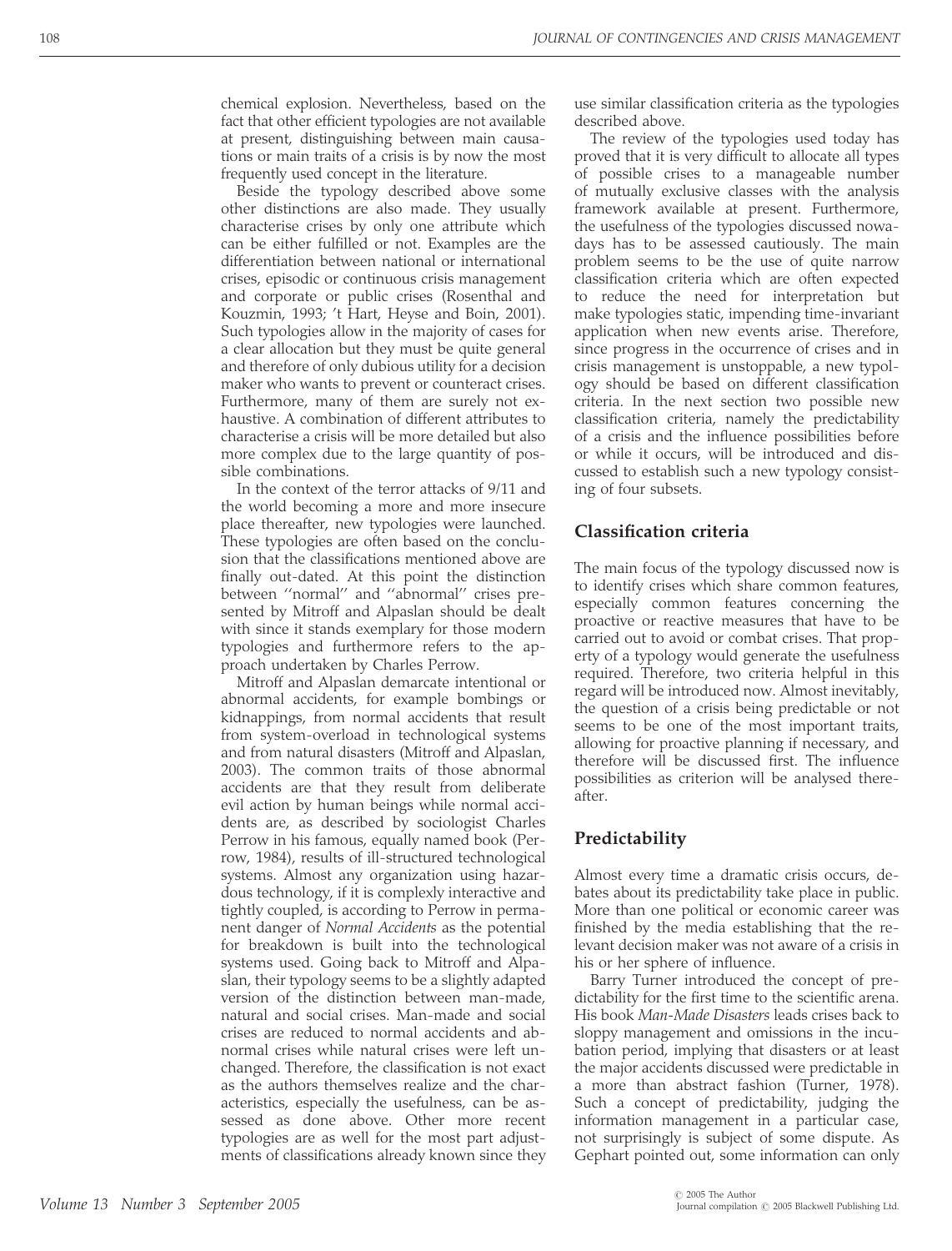be completely understood after the event took place and so the idea of a definable incubation period is no appropriate illustration of reality (Gephart, 1984).

Keeping in mind that any definition of predictability must be incomplete since the assessment of information is subjective, a more abstract concept of the term is needed in this context. The concept used here therefore deals with a more general predictability which goes far beyond the case analysis proposed by Turner.

#### Definition 1:

A crisis is predictable, if place, time or in particular the manner of its occurrence are knowable to at least a third competent party and the probability of occurrence is not to be neglected.

At the first sight this definition seems to be not very helpful since almost any crisis could be knowable. Due to that, two special attributes have to be fulfilled before one can classify a crisis as predictable. First, the special kind of the crisis has to be knowable. For example it is known that a funicular railway can be derailed but it was not knowable before the events in Kaprun, Austria, happened, that it can burn down although it is operated without an engine. Nevertheless, to judge if a crisis is knowable or not might be a severe problem from time to time, but the expert witness called for may serve as a dependable solution. Furthermore, the probability of occurrence should exceed a threshold value, probably fixed by conventions or precedents. With these two caveats, application of this criterion is possible and, most important, it is elastic to future developments. Indeed, there only exist few crises that are predictable in the narrow sense as they are certain events for the decision makers with time, place and manner exactly known and a considerable probability of occurrence. An impact of a meteorite could be such an event but, as the example shows, these crises are rare and should not be regarded as reference.

To illustrate, predictable events (using knowledge available today) can be fires in public buildings, some of the accidents and disasters surrounding the transport or chemical industry or forthcoming crises like the predicted water shortage in some regions (e.g. Bruins, 2000; WBGU, 1998, 2000). For example, risks associated with chemical plants or navigation are well known for more than hundred years and a fire in a public building comes as no surprise, either. Predictability here results from a known exposure, going beyond a single case, and can be rooted to the properties of the systems concerned. It maybe is a weaker variant of the unavoidability stressed by Perrow as unexpected events are not predictable in their manner and therefore not normal ex ante.

In general, this attempt to mark predictability off does not serve for supporting the theories of Turner or Perrow since a generally predictable crisis is not necessarily caused by sloppy management or uncontrollable technical systems. If one wants to address technical, natural and social crises and considers for example generally predictable natural catastrophes like earthquakes, the need for another criterion of classification dealing with the influence possibilities is obvious.

#### Influence possibilities

Apart from the predictability, the influence possibilities are another functional identifying feature of crises. Only in case of crises and disasters that can be influenced directly, emergency managers are able to return to normality by reactive response within a reasonable timeframe or at best anticipate the event by prevention. A selective definition of that term is nevertheless even harder than above because it is necessary to distinguish between proactive and reactive influence possibilities. In this regard reactive possibilities are most pertinent because measures of prevention strongly depend on the predictability. Nevertheless, prevention of a predictable disaster will be much easier if the response is known and efficient. Measures of prevention then can be established without problems after the event first occurred and minimise risks of recurrence. Reactive countermeasures should furthermore have two attributes: They should have a sufficient effect as there are often desperate deeds to fight disasters, doing more harm than good, and they should exceed simple measures like evacuation. This leads to the following definition of interference:

#### Definition 2:

A disaster or crisis can be influenced if responses to stem the tide or to reduce damages by antagonising the causes of a crisis are known and possible to execute.

In other words,  $R(c_k)$  should be well-known and practical application of them should be proved and tested. Notice that the definition allows for discretionary graduations, meaning that a crisis is not necessarily easily influenced, or it can even be impossible to be influenced. But, as mentioned above, interference should exceed insignificant measures.

Insufficient influence possibilities result from diverse causes. One of the relevant reasons are unforeseen and uncontrollable interactions in complex technological systems as stressed by Perrow. Once an unexpected and dangerous process has started, it is hard or even impossible to stop it within a reasonable timeframe. Nuclear power plants are indicative of such technological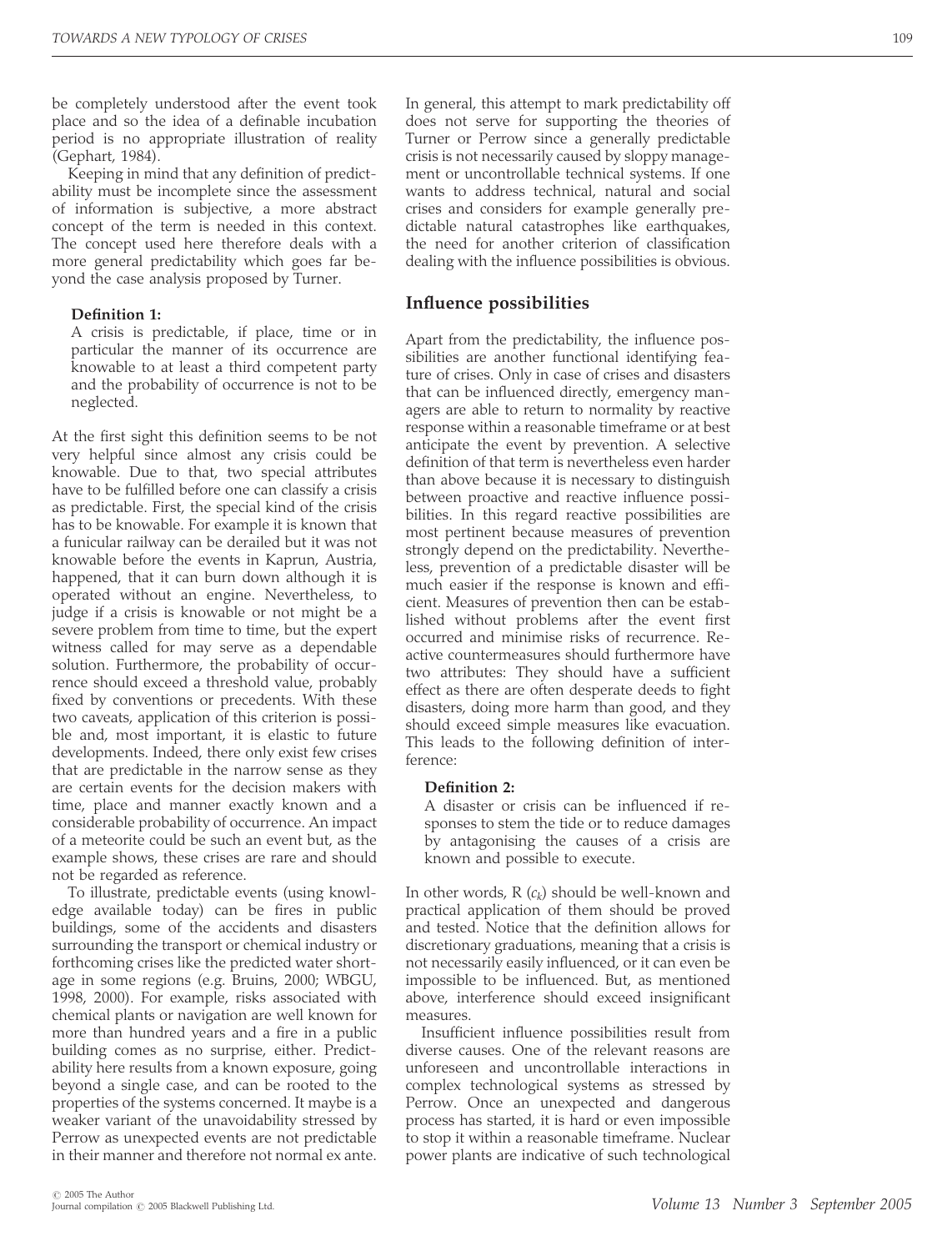systems. But beside technical facilities other systems include the potential of intractable processes, too, namely social systems like crowds under stress, for example during demonstrations. Here, measures to control panic-stricken human beings are still missing. Natural systems like earthquakes or the atmosphere and its ongoing pollution are hard to influence as well. The lastmentioned instance furthermore points to the institutions involved as another cause of discontenting influence possibilities: Even if countermeasures are known, unwieldy conflicts of interest (as seen at the conferences on climate change in Kyoto or Buenos Aires concerning the global warming) impede their adoption.

# Crisis Matrix

With the classification criteria established above several classes of crises and disasters can now be separated. Therefore a four-area matrix is used, allowing us to make a rough estimate of the exposure of different types of crises, of their frequency and later on of the relevant countermeasures.

Four types of crises are distinguished: conventional crises, unexpected crises, intractable crises and fundamental crises. Henceforth, the different classes of crises will be discussed in detail. First of all, this procedure includes the description of their characteristics and the brief introduction of relevant examples. Furthermore, as the usefulness of the typology is its presumably most important feature, generally valid proactive and reactive countermeasures will be introduced for each of the four subsets. In this regard two levels of intervention matter since both organizational and regulatory measures usually deal with crises and thus will be discussed. The space available here is much too limited to offer a comprehensive presentation. A detailed discussion of the proposed countermeasures can however be found in Gundel (2004).

Conventional crises are located in the first quadrant. They are predictable and influence possibilities are well known. Disasters of any scale in technological systems take the bulk of responsibility for such events as the risks associated with engineering research are often easy to anticipate and to handle. Thus, conventional crises can be traced back to the use of dangerous or maybe even ill-structured technological systems, whereas social or natural disasters will seldom be classified as conventional crises. For the organizations threatened by conventional crises, planning seems to be no great challenge since the relevant disasters are known and emerge isolated, countermeasures are proved and tested and interventions can be carried out rapidly (Boin and Lagadec, 2000). In addition,

the probability of occurrence, possible losses and the costs of prevention are well known, too. Even though damages, loss of life or political consequences resulting from conventional crises are considerable in particular cases, these events are regarded as manageable by the staff and societies affected.

The amount of examples for that crisis type is sizable. Beside other events, the Estonia loss in 1994 is indicative of such crises as ferry disasters with roll-on/roll-off vessels are well-known since the Herald of Free Enterprise accident and can be fairly described as predictable, especially in stormy weather. Furthermore, influence possibilities were given but sloppy management and wrong ambition of the persons responsible impeded a more careful action. Therefore, expert commissions concluded that neither crew nor vessel were suitable for the dangerous crossing of the Baltic Sea (German Group of Experts, 2000). Other pertinent examples are the Bodensee Crash in 2002, the Summerland Fire in 1973, explosions in chemical plants (e.g. Bhopal 1984) or various electrical power outages. These events were surely conventional as similar disasters happened before and sufficient influence possibilities are known.

Although conventional crises may differ in some individual traits, recommendations how to prevent or counteract them can be given. In consequence of the known risks and the integrative approach needed to cope with conventional crises, organizations threatened with such occurrences could implement an integrated system of quality and crisis management, allowing them to implement wide countermeasures like qualified staff, ergonomically designed equipment or regular maintenance of the machines in an economically efficient way (e.g. Pun and Hui, 2002). Beside the advantage that such a procedure would possibly generate surpluses during disaster-free periods by influencing the quality of the services offered, the coordination of economic, safety and quality targets could be carried out simultaneously. Therefore, this proposal is not only regarded as a suitable solution to prevent or counteract conventional crises but should be the base of any corporate crisis management.

Regulatory policy is, beside countermeasures of organizations, another important instrument of achieving high reliability. Based on the wellknown catastrophic potential of the systems or operations concerned, regulation counteracting conventional crises is existent ever since the relevant activities were performed. In Great Britain, for example, regulation concerning railway traffic or seafaring goes back to the years 1840 and 1876 (McLean and Johnes, 2000). Possible improvements could perhaps be gained due to an international unification of regulation, taking into account that a lot of dangerous activities today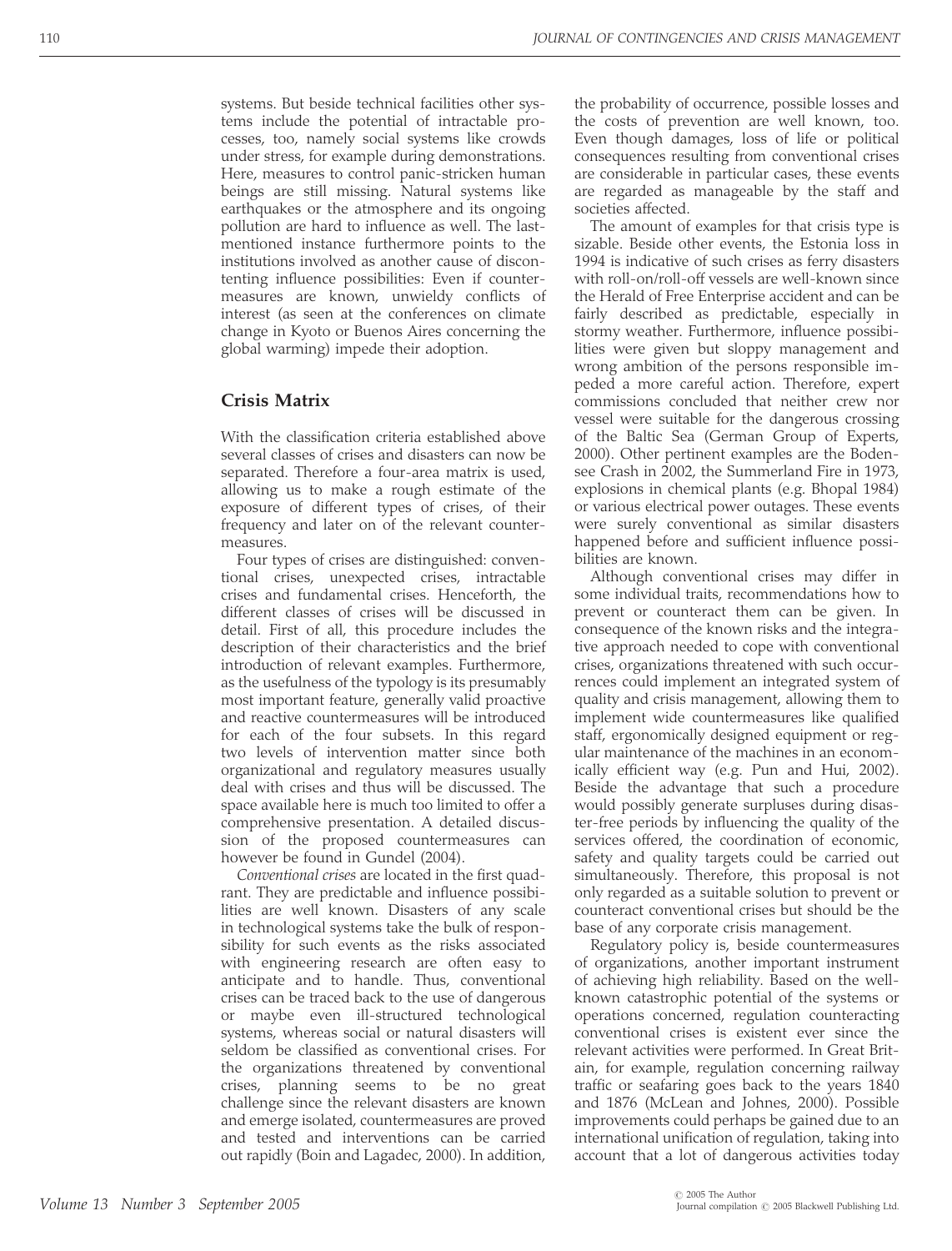take place in so called ''liability oases''. Furthermore, problems could arise when limitations of liability impede the payment of compensation as the responsible companies often go bust. A conceivable solution might be to connect the permissions for dangerous activities with a firm's capital resource to guarantee that compensation can be paid if a disaster occurs.

Unexpected crises, thus sensitive to influence but otherwise unpredictable crises, are, compared to conventional crises, rare. Nevertheless, they are more menacing due to the fact that influence possibilities are given but concerning the lack of preparedness the rescue squads have to implement them first. Again, unexpected disasters are caused by technological systems, now showing attributes that are anomalous, or infrequently by natural systems, developing over thousands of miles in spheres hard to see through by humans.

Even though it is ex-post hard or even impossible to size if a disaster was really unexpected or not since astonishment resulted from false assumptions made by the decision makers and the number of relevant events is limited in general, illustrative examples can be given. The tunnel blaze in Kaprun, Austria, in 2000, where a funicular railway, estimated as fire-proof because of the lacking engine, burnt down in a tunnel and killed 151 people surely was such an unexpected crisis. Due to civil engineering reasons no one had ever anticipated that constructions like this could contain the possibility of a major fire. Therefore, structural fire protection was not considered, a fact facilitating the emergence of the disaster and boosting the degree of damage. But nevertheless influence possibilities are given and the risk of recurrence can be minimised by providing structural fire protection or training the local fire brigades. Additionally, the unforeseen events unfolding during a forest fire in Mann Gulch, USA, killing thirteen smokejumpers and well-known to crisis researchers thanks to Weick (Weick, 1993, 1996), are indicative of an unexpected crisis. If the loss of the Titanic really was unexpected for all parties concerned is, however, controversial but I will come back to that point later.

All unexpected crises have in common that the manner of their occurrence was not predictable and therefore prevention has not been carried out. Most important tasks for the persons in charge of organizations, especially rescue squads and regulatory agencies, must be the improvement of information exchange to reveal coherences before a crisis occurs and to prepare the emergency managers for fighting unexpected and hitherto unknown disasters. Possible instruments could be the employment of higher qualified workers both as a think-tank and an insurance device (Bulmahn and Kräkel, 2002), the implementation of better information technology to facilitate information processing and the formation of homogeneous, long-lasting teams to tackle difficult and unexpected tasks effectively. A productive organizational measure could furthermore be the decentralisation of decision making-powers to guarantee that interventions are carried out rapidly (e.g. Roberts/Bea, 2001).

Intractable crises can be anticipated sufficiently but interference is almost impossible due to the attributes of the systems concerned, making responses difficult and preparedness hard, or the conflicts of interest surrounding them, impeding proactive countermeasures. Beside the fact that the possibilities of influence are rare, intractable disasters often bring up a degree of damage far beyond unexpected disasters, so that they are apparently more dangerous. Furthermore, some of these damages are irreversible. Technological, natural or social systems can be affected, for example nuclear power plants, crowds in stadiums or regions at risks of earthquakes. The Chernobyl incident was an intractable crisis since risks associated with nuclear power plants and the fact that Soviet plants were in a bad state were well-known but once the series of reactions at the reactor started, interference for the operators or later on the environmentalists was impossible. The Heysel Stadium tragedy, 39 persons were crushed to death during the UEFA-Cup final in 1985, stands for an intractable social crisis. Though the exposure of such a football match between Italian and British teams was known, police forces and rescue squads failed to subdue the situation after the Juventus Fans were panic-stricken. Surely poor organization, a ramshackle stadium and ill-prepared safety officials contributed to the disaster, but after it unfolded it was definitely intractable since crowds are in general hard to govern. Natural intractable disasters can be earthquakes or the global change, either not susceptible to influence like earthquakes or hard to influence due to political reasons and conflicts of interest like the global change.

All the abovementioned examples and any other intractable crises have in common that the danger in principle is well known and often easy to locate in time, space and kind, but as mechanisms of action are not explored in detail on account of the complexity, encroachments are hard to carry out into execution. Preparedness therefore is hard to achieve, keeping in mind that some of the activities described above like football matches or nuclear power generation are of use for society and hence the abolition proposed by Perrow does not seem to be an appropriate procedure. Organizational countermeasures against intractable crises should deal with unknown mechanisms of action by exploring the system involved and should focus on anticipating such disasters by promoting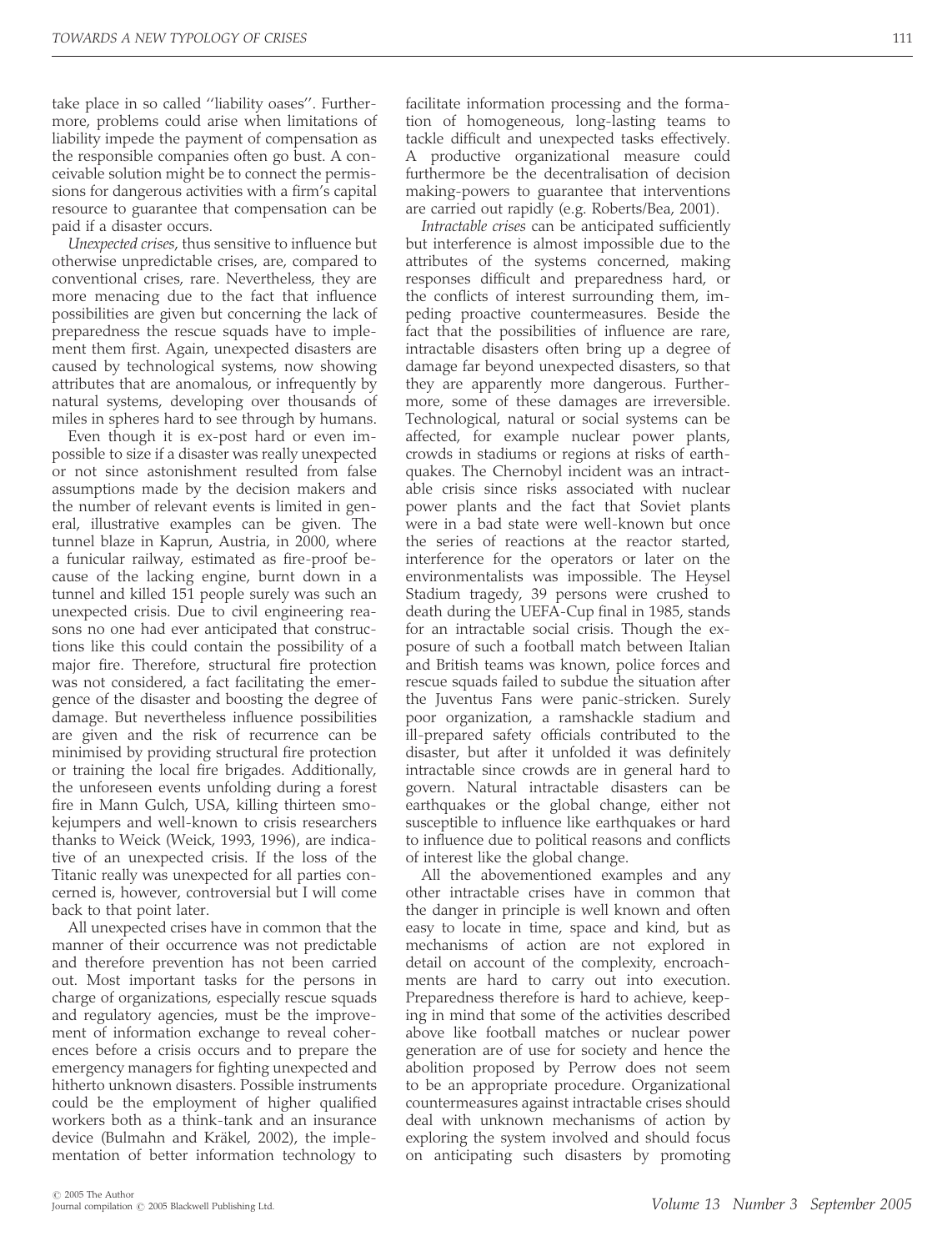something like a safety culture. Nevertheless, counteracting intractable crises by only one organization will be rarely effective. Usually numerous organizations or societies are affected so that political solutions and regulation represent the most important measures. Here, the activities of organizations and individuals bearing the risk of these intractable crises have to be regulated in an internationally unique and strict fashion. The abovementioned conflicts of interest and expert uncertainty, for example concerning power generation by coal-fired power plants or exhaust gas pollution in threshold countries and their effects on global change, often impede such an international regulation.

Fundamental crises are located in the fourth quadrant and represent the most dangerous class of crises due to the fact that they are neither predictable nor susceptible to risk. Responses are unknown or not sufficient and, since fundamental crises appear surprisingly or are even beyond comprehension, preparedness cannot be achieved. In fact such crises are rare but the combination of absent predictability and restricted or even missing influence possibilities supplies fundamental crises with an enormous potential of destruction. It is not only impossible to estimate all parameters necessary to prepare for such disasters, particularly time, place, probability or countermeasures, but also the extensive degree of expert uncertainty is problematic. While conventional or unexpected disasters take place as an event isolated in space and time, fundamental disasters furthermore often also start off swiftly but proceed for long periods of time and change in the meantime (Boin and Lagadec, 2000). Due to extent and duration of the crises, a lot of organizations, communities or persons enter the scene as victims or rescue squads, in the majority of cases with international background.

Beside inexplicable natural and technological disasters, social crises are to be found here. One of the most common examples is the terror attack of 9/11, an event based on appalling criminal intent and carried out with detailed scheduling, hard to predict due to the eccentric





Figure 2: Examples

setting and undisclosed preparations, almost impossible to influence because of the irreversible consequences of the attacks. A future fundamental crisis could result from the application of gene technology, a domain relatively unknown but bearing hazardous risk of inexplicable new developments.

Recommendations how to counteract or even prevent fundamental crises are hard to find, as most of the germane future events are unknown and often impossible to forecast. Both organizational preparedness and safety regulation therefore have to deal with a high degree of uncertainty, a severe problem since possible countermeasures may include undesired effects like, for example, barriers to economic growth. The most important task to be performed should thus be the establishment of expert groups, allowing for all possible future crises and exploring appropriate countermeasures. Mitroff and Alpaslan recommend some practices that facilitate the work of such expert groups or any other executive dealing with fundamental or abnormal crises (Mitroff and Alpaslan, 2003). According to their remarks, a randomselection model of different crises and their combinations, so called internal assassins or spy games and exchange of experiences with executives in other companies could allow for the efficient planning for future, yet unknown crises. While these concepts are without doubt useful, their sole implementation is surely a deficient preparation as some presumably forthcoming fundamental crises will call for expert skills and scientifically proven countermeasures, a challenge almost impossible to cope with by executives of crisis prone companies. Hence, the importance of expertise in thinktanks cannot be overemphasised.

Regulation should be deposited to preliminary stages, for example illegal arms trade as part of terrorism, due to the problem that the matters of fact concerned are unknown, impossible to regulate or that advanced regulation could impede desirable technological or economic progress. If, for example, one wants to control dangerous Figure 1: Crisis matrix **budyom** butgrowths of gene technology, the strict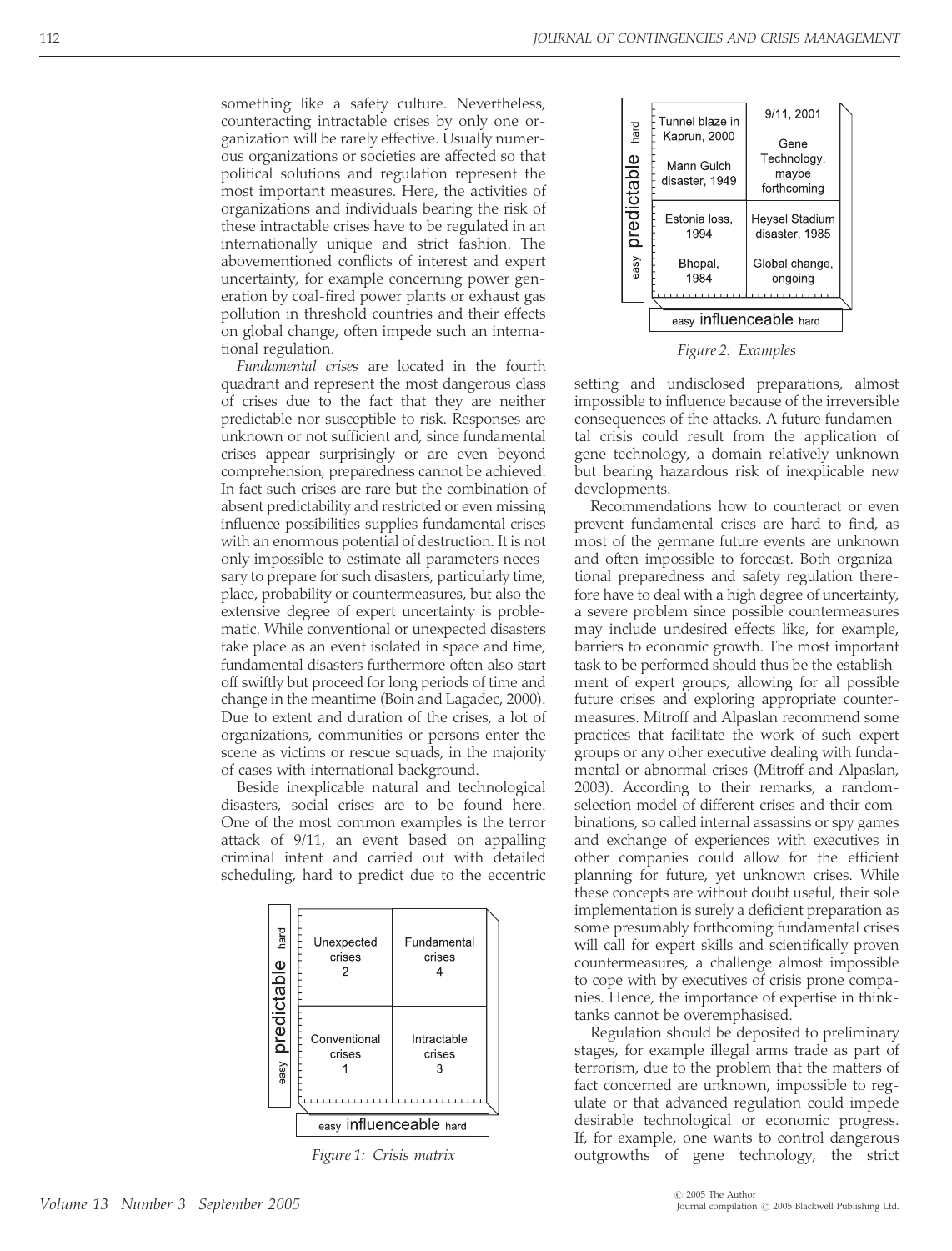| Regulation                              | Organizational countermeasures                 |
|-----------------------------------------|------------------------------------------------|
| Strict regulation of preliminary stages | In addition:<br>Establishment of expert groups |
|                                         |                                                |

Regulation in a strict and international unique fashion

In addition: Promotion of a safety culture

Better information exchange between regulatory agencies

In addition: Higher qualified workers Formation of homogenous teams



Figure 3: Countermeasures

monitoring of legal applications is a better way of preventing a fundamental crisis here than to interdict the whole gene technology, possibly impeding progresses in medical attendance or even generating illegal applications as alternative.

With the discussion of fundamental crises, the presentation of the crisis matrix is completed. Figure 2 shows, for closing illustration, the different crisis classes and relevant examples while Figure 3 summarises the proposed countermeasures.

Note that the deduction of class-specific countermeasures is only some kind of survey and therefore not exhaustive. Nevertheless, it can be considered a starting point for elaborate research integrating the findings of various sciences.

# Discussion

The paper dealt with three questions: Why do we need a crisis typology and which properties should it have, what problems surround the typologies available at present and how could a new, more efficient typology look like? To sum up the answers to these questions, typologies are needed as they allow for presumably better scientific and practical examination of crises. But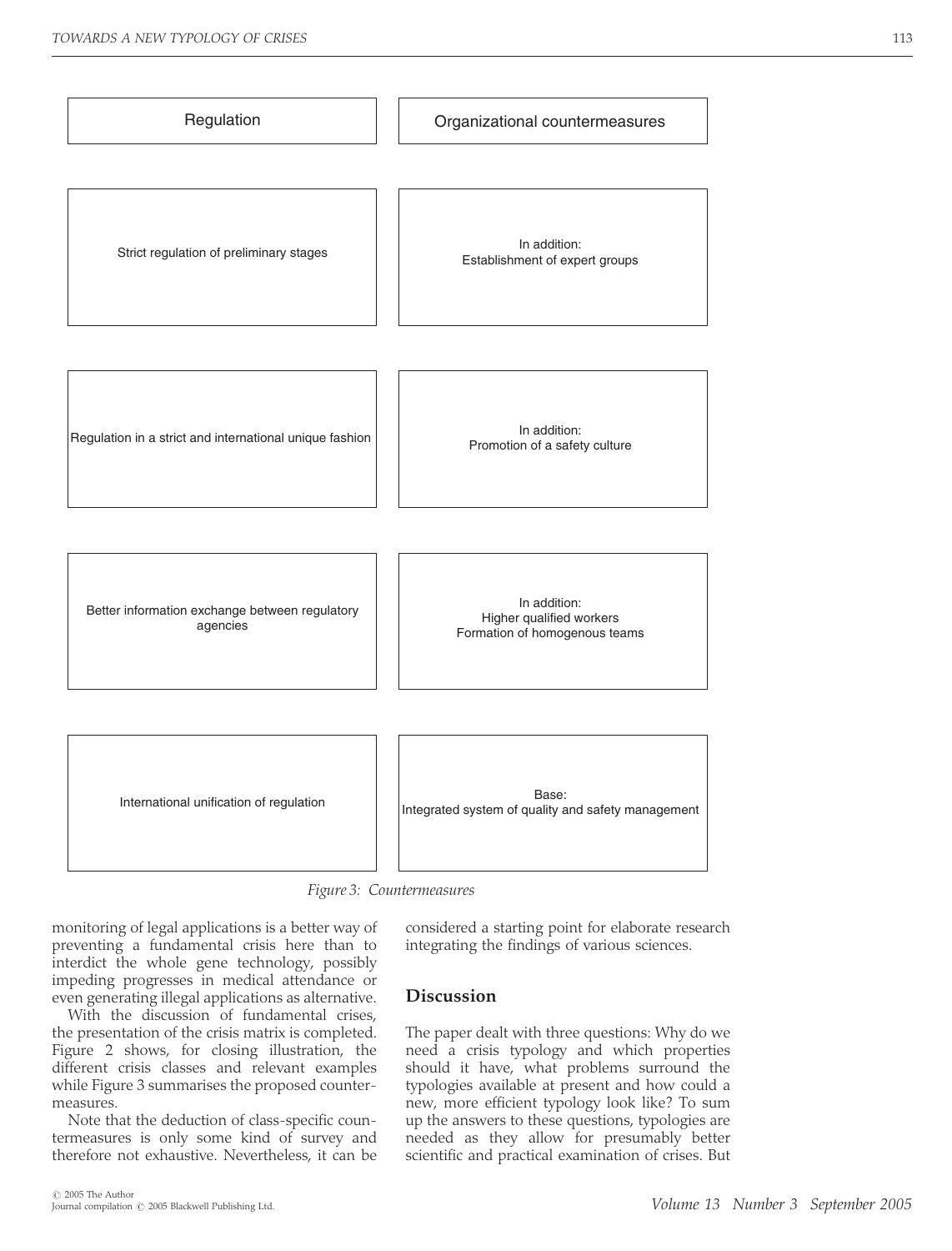they have to meet some attributes if their applicability should be possible, namely they should be useful for the deduction of countermeasures and furthermore some more technical characteristics should be fulfilled. The typologies today hardly meet these requirements as they are often outdated or generate heterogeneous subsets of crises. So, a new typology with new classification criteria, the predictability of a crisis and the influence possibilities before or especially while a crisis occurs, was launched, highly useful because of the now possible deduction of classspecific countermeasures.

Two main traits distinguish the new typology from other typologies. First, it is elastic as the classification criteria used allow for adjustment over time. Therefore, the reallocation of crises to the four subsets is possible if new insights are reached. Furthermore, I expect the typology to allow for the allocation of all future crises since the two classification criteria are defined broad enough and important traits of any crisis. Nevertheless, as history does not repeat itself, it is hard to decide that once and for all. Secondly, it is the first typology launched which exists of only four classes and facilitates the deduction of classspecific countermeasures. Its usefulness is hence a considerable step forward as other typologies are most of the times not launched for practical use but for classifying as an end in itself. Since the countermeasures sketched above can be seen as starting point only, it might be possible to allocate all applicable approaches to crisis research to one or more of the four subsets, providing decision makers with a veritable tool kit.

Beside the need for further development concerning the countermeasures, other improvements should occur over time. For example, one may encounter serious classification difficulties in particular cases even though the terminology used is in general accurately defined. Concerning the predictability as criterion, differentiation between information available ex-post and ex-ante is often almost impossible (Gephart, 1984) while assessment if a crisis is susceptible to influence or not crucially depends on the distinction between reactive and proactive interference. Taking the loss of the Titanic as an example, a somewhat unexpected disaster at that time since the vessel was regarded as unsinkable. Today, such a catastrophic occurrence can be fairly described as conventional disaster, bearing in mind that nautical disasters happen regularly and engineering progress equipped navigators with most advanced technological aid. Nevertheless, it is hard to judge if the state of knowledge in 1912 really enabled the executives to assess their hubris or if the loss of a modern, then benchmark setting ship was an unexpected disaster like the tunnel blaze in Kaprun due to the intrinsic, at first unknown limitations of any engineering achievement. These allocation problems in regard to past disasters are, however, well-known and a solution without complicating the typology is hard to provide. Furthermore, if one wants to make criteria more selective, an unintentional side effect could be the loss of flexibility.

Eventually, the introduction of a third criterion, namely if a crisis is irreversible or has an international dimension, might generate positive effects as, for example, intractable crises like the Heysel Stadium tragedy on the one hand or the Global Change on the other hand differ in that dimensions. Contrariwise, such an enhancement would cause further complexity, resulting in increasing ambiguity due to broad interpretation.

#### References

- Boin, R.A. and Lagadec, P. (2000), 'Preparing for the Future: Critical Challenges in Crisis Management', Journal of Contingencies and Crisis Management, Volume 8, Number 4, pp. 185–191.
- Bruins, H.J. (2000), 'Proactive Contingency Planning vis-à-vis Declining Water Security in the 21<sup>st</sup> Century', Journal of Contingencies and Crisis Management, Volume 6, Number 2, pp. 63–72.
- Bulmahn, G. and Kräkel, M. (2002), 'Overeducated Workers as an Insurance Device', Review of Labour Economics & Industrial Relations, Volume 16, Number 2, pp. 383–402.
- Gephart, R.R. (1984), 'Making Sense of Organizationally Based Environmental Disasters', Journal of Management, Volume 10, Number 2, pp. 205–225.
- German Group of Experts (2000), Investigation Report M.V. Estonia, Hamburg.
- Gundel, S. (2004), Organisation von Zuverlässigkeit: Die Verhinderung und Bekämpfung von Katastrophen durch organisationsinterne und ordnungspolitische Maßnahmen, Dissertation, Universität Freiburg.
- `t Hart, P., Heyse, L. and Boin, A. (2001), 'New Trends in Crisis Management Practice and Crisis Management Research: Setting the Agenda', Journal of Contingencies and Crisis Management, Volume 9, Number 4, pp. 181–188.
- McLean, I. and Johnes, M. (2000), 'Regulation run mad: The Board of Trade and the Loss of the Titanic', Public Administration, Volume 78, Number 4, pp. 729–749.
- Mitroff, I.I. and Alpaslan, M.C. (2003), 'Preparing for evil', Harvard Business Review, Volume 81, Number 4, pp. 109–115.
- Perrow, C. (1984), Normal Accidents. Living with High-Risk Technologies, Basic Books, New York.
- Pun, K.-F. and Hui, I.-K. (2002), 'Integrating the safety dimension into quality management systems: a process model', Total Quality Management, Volume 13, Number 3, pp. 373–391.
- Quarantelli, E.L. (1996), 'The future is not the past repeated: Projecting disasters in the 21<sup>st</sup> century from current trends', Journal of Contingencies and Crisis Management, Volume 4, Number 4, pp. 228–240.
- Quarantelli, E.L. (2001), 'Another Selective Look at Future Social Crises: Some Aspects of Which We